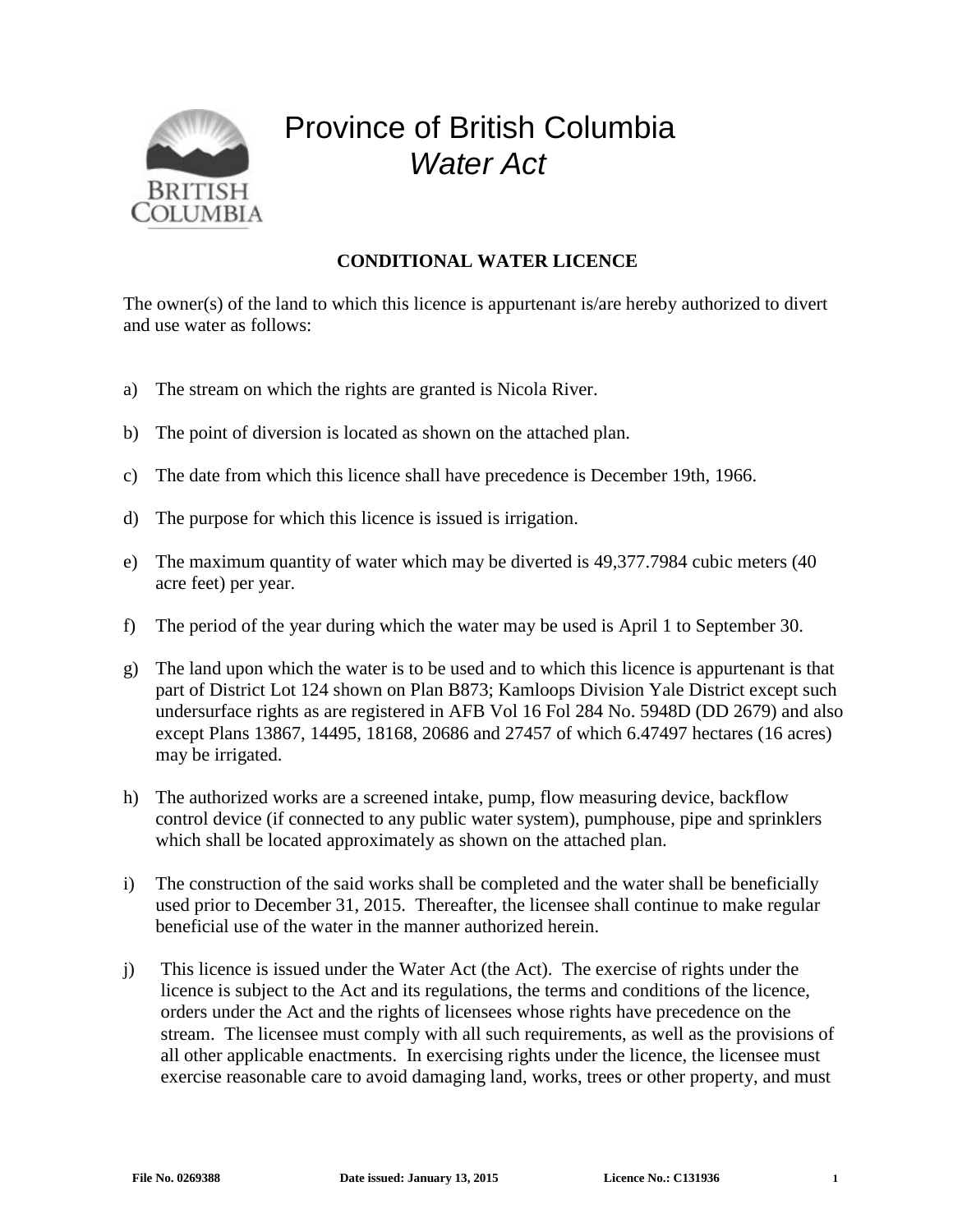make full compensation to the owners for damage or loss resulting from construction, maintenance, use, operation or failure of the works.

- k) This licence does not authorize an interconnection to any public water system without the use of a device to prevent backflow and the written permission from the supplier.
- l) The licensee shall install a flow measuring device to the satisfaction of an Engineer under the Water Act.
- m) The licensee shall retain flow meter records for inspection upon request by an Engineer under the Water Act.
- n) This Licence is issued in substitution of Conditional Water Licence 037181, in part.

Petitt

Peter Stroes R.P.F. Assistant Regional Water Manager